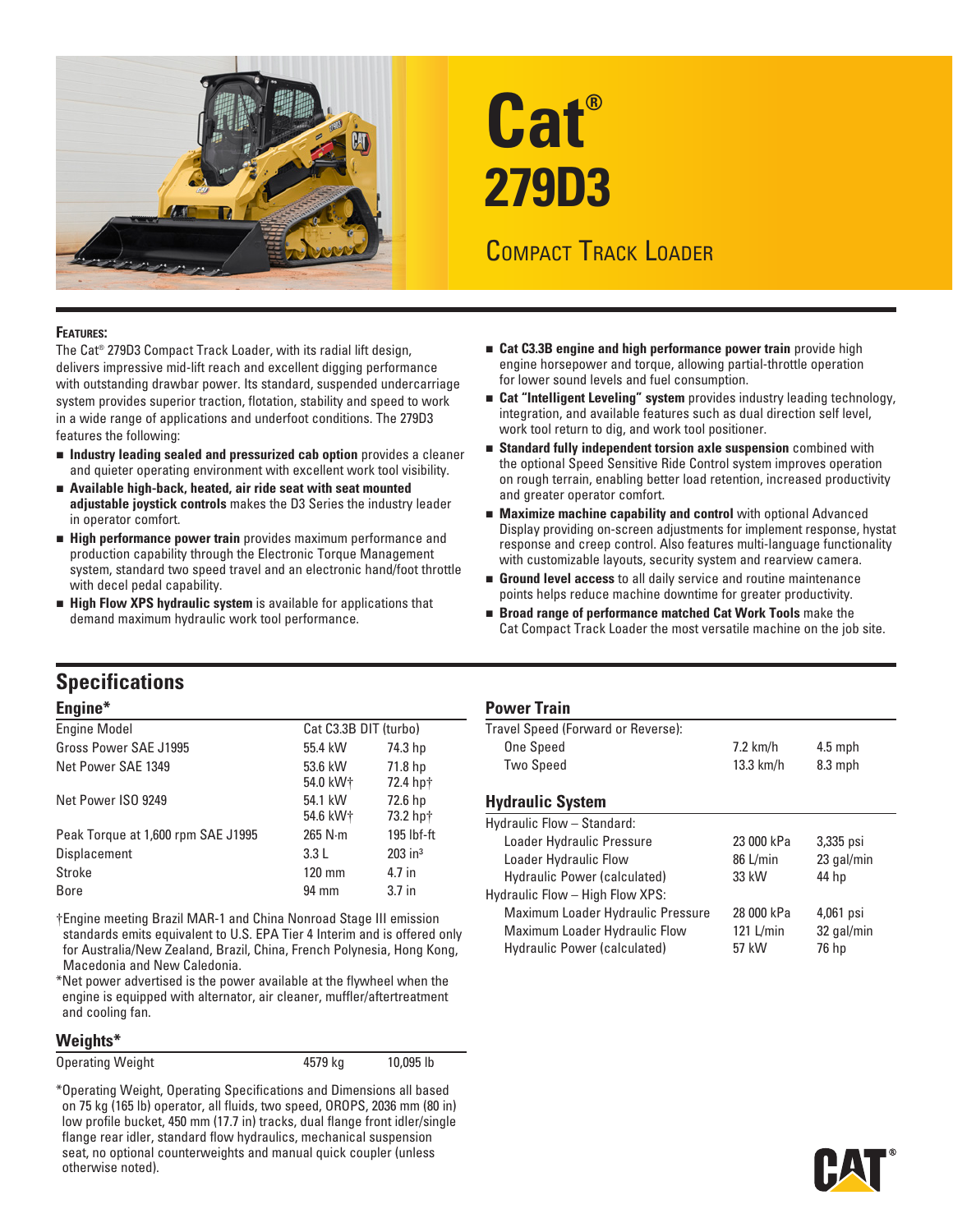# **279D3 Compact Track Loader**





#### **Dimensions\***

| 1 Length of Track on Ground                  | 1630 mm | 64.2 in  |
|----------------------------------------------|---------|----------|
| 2 Overall Length of Track                    | 2129 mm | 83.8 in  |
| 3 Length without Bucket                      | 2995 mm | 117.9 in |
| 4 Length with Bucket on Ground               | 3714 mm | 146.2 in |
| 5 Height to Top of Cab                       | 2113 mm | 83.2 in  |
| <b>6</b> Maximum Overall Height              | 4051 mm | 159.5 in |
| 7 Bucket Pin Height at Maximum Lift          | 3173 mm | 124.9 in |
| <b>8</b> Bucket Pin Height at Carry Position | 198 mm  | $7.8$ in |
| 9 Reach at Maximum Lift and Dump             | 575 mm  | 22.6 in  |
| <b>10</b> Clearance at Maximum Lift and Dump | 2485 mm | 97.8 in  |

#### **Operating Specifications\***

| Rated Operating Capacity:                  |                    |                         |
|--------------------------------------------|--------------------|-------------------------|
| 35% Tipping Load                           | 1010 kg            | 2,220 lb                |
| 50% Tipping Load                           | 1445 kg            | 3,170 lb                |
| <b>Rated Operating Capacity</b>            |                    |                         |
| with Optional Counterweight                | 1540 kg            | 3,390 lb                |
| <b>Tipping Load</b>                        | 2885 kg            | 6,345 lb                |
| <b>Breakout Force, Tilt Cylinder</b>       | 3304 kg            | 7.285 lb                |
| Ground Contact Area (450 mm/17.7 in track) | $1.47 \text{ m}^2$ | $2.272$ in <sup>2</sup> |
| Ground Pressure (450 mm/17.7 in track)     | 30.4 kPa           | 4.4 psi                 |

#### **Cab**

| ROPS                             | ISO 3471:2008   |                       |  |
|----------------------------------|-----------------|-----------------------|--|
| <b>FOPS</b>                      |                 | ISO 3449:2005 Level I |  |
| <b>Service Refill Capacities</b> |                 |                       |  |
| <b>Cooling System</b>            | 14 L            | $3.7$ gal             |  |
| <b>Engine Crankcase</b>          | 11 <sub>L</sub> | $3.0$ gal             |  |
| <b>Fuel Tank</b>                 | 105 L           | $27.7$ gal            |  |
| <b>Hydraulic System</b>          | 52L             | $13.7$ gal            |  |

Hydraulic Tank 39 L 10.3 gal

| <b>11 Ground Clearance</b>                           | $226$ mm     | 8.9 <sub>in</sub> |
|------------------------------------------------------|--------------|-------------------|
| <b>12 Departure Angle</b>                            | $32^{\circ}$ |                   |
| 13 Maximum Dump Angle                                | $39^\circ$   |                   |
| 14 Vehicle Width (450 mm/17.7 in tracks)             | 1981 mm      | 78.0 in           |
| 15 Turning Radius from Center - Machine Rear         | 1796 mm      | 70.7 in           |
| <b>16</b> Turning Radius from Center – Coupler       | 1410 mm      | 55.5 in           |
| 17 Turning Radius from Center - Bucket               | 2256 mm      | 88.8 in           |
| <b>18</b> Maximum Reach with Arms Parallel to Ground | 1373 mm      | 54.0 in           |
| <b>19</b> Rack Back Angle at Maximum Height          | $84^\circ$   |                   |

#### **Noise Level**

| Inside Cab**   | 83 dB(A)    |
|----------------|-------------|
| Outside Cab*** | $103$ dB(A) |

\*\*\*The declared dynamic operator sound pressure levels per ISO 6396:2008. The measurements were conducted with the cab doors and windows closed and at 70% of the maximum engine cooling fan speed. The sound level may vary at different engine cooling fan speeds.

\*\*\*The labeled sound power level for the CE marked configurations when measured according to the test procedure and conditions specified in 2000/14/EC.

#### **Air Conditioning System (if equipped)**

The air conditioning system on this machine contains the fluorinated greenhouse gas refrigerant R134a (Global Warming Potential = 1430). The system contains 1.0 kg of refrigerant which has a  $CO<sub>2</sub>$  equivalent of 1.430 metric tonnes.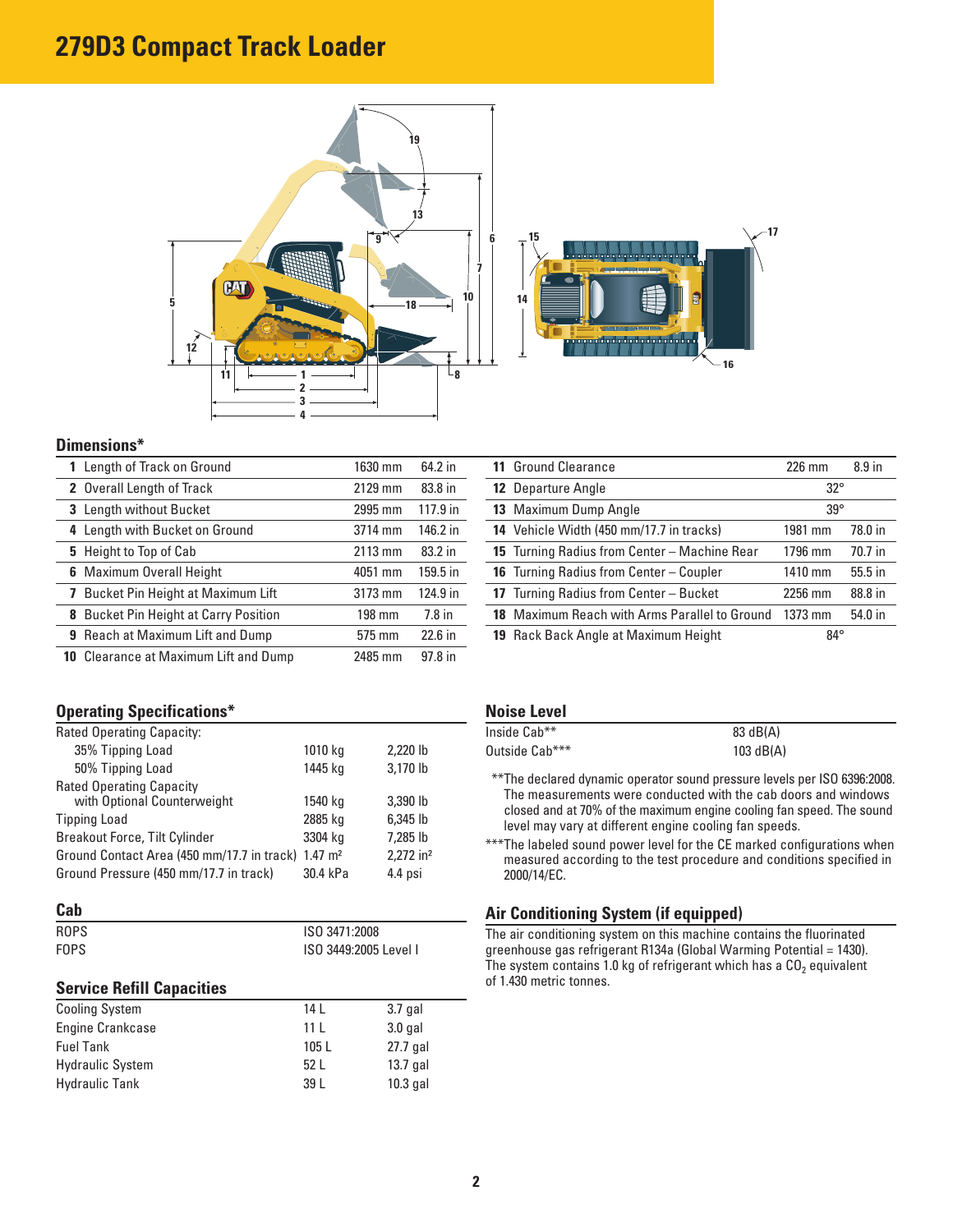### **MANDATORY EQUIPMENT**

- Hydraulics, Standard or High Flow XPS
- Quick Coupler, Mechanical or Powered
- High Visibility Seat Belt, 50 mm (2 in) or 75 mm (3 in)
- Steel Imbed Rubber Track  $-450$  mm (17.7 in)
- Dual Flange Front Idler/Single Flange Rear Idler or Triple Flange Front/Rear Idlers

#### **PERFORMANCE PACKAGES**

- Performance Package H1: *Standard Flow Hydraulics (No Self Level)*
- Performance Package H2: *Standard Flow Hydraulics, Dual Direction Electronic Self Level (Raise and Lower), Work Tool Return to Dig, Work Tool Positioner, and Electronic Snubbing (Raise and Lower)*
- Performance Package H3: *High Flow XPS, Dual Direction Electronic Self Level (Raise and Lower), Work Tool Return to Dig, Work Tool Positioner, and Electronic Snubbing (Raise and Lower)*

#### **COMFORT PACKAGES**

- Open ROPS (C0): *Static Seat (No Foot Throttle, Headliner, Heater or Door)*
- Open ROPS (C1): *Foot Throttle, Headliner, Cup Holder, and choice of Seat (Mechanical Suspension or High Back, Heated, Air Ride Seat) (No Heater or Door)*
- Enclosed ROPS with Heater (C2): *Foot Throttle, Headliner, Heater and Defroster, Side Windows, Cup Holder, Radio Ready, choice of Seat (Mechanical Suspension or High Back, Heated, Air Ride Seat) and Door (Glass or Polycarbonate)*
- Enclosed ROPS with A/C (C3): *C2 + Air Conditioner*

#### **STANDARD EQUIPMENT**

#### **ELECTRICAL**

- 12 volt Electrical System
- 80 ampere Alternator
- Ignition Key Start/Stop Switch
- Lights: *Gauge Backlighting, Two Rear Tail Lights*, Two Rear Halogen Working *Lights, Two Adjustable Front Halogen Lights, Dome Light*
- Backup Alarm
- Heavy Duty Battery, 850 CCA

#### **OPERATOR ENVIRONMENT**

- Advanced Display with Rearview Camera: *Full Color, 127 mm (5 in) LCD screen; Advanced Multi-operator Security System; On-screen Adjustments for Implement Response, Hystat Response, and Creep Control*
- Gauges: Fuel Level, Hour Meter
- Operator Warning System Indicators: Air Filter Restriction, Alternator *Output, Armrest Raised/Operator Out of Seat, Engine Coolant Temperature, Engine Oil Pressure, Glow Plug Activation, Hydraulic Filter Restriction, Hydraulic Oil Temperature, Park Brake Engaged, Engine Emission System*
- Adjustable Vinyl Seat
- Fold In Ergonomic Contoured Armrest
- Control Interlock System, when operator leaves seat or armrest raised: *Hydraulic System Disables, Hydrostatic Transmission Disables, Parking Brake Engages*
- ROPS Cab, Open, Tilt Up
- FOPS, Level I
- Top and Rear Windows
- Floor Mat
- Interior Rearview Mirror
- 12 volt Electric Socket
- **n** Horn
- Hand (Dial) Throttle, Electronic
- Adiustable Joystick Controls
- $\blacksquare$  Anti-theft Security System with 6-button Keypad
- Storage Compartment with Netting

#### **POWER TRAIN**

- Cat C3.3B, Turbo Diesel Engine
- Air Cleaner, Dual Element, Radial Seal
- S.O.S<sup>SM</sup> Sampling Valve, Hydraulic Oil
- Filters, Cartridge-type, Hydraulic
- Filters, Canister-type, Fuel and Water Separator
- Radiator/Hydraulic Oil Cooler (side-by-side)
- Spring Applied, Hydraulically Released, Wet Multi Disc Parking Brakes
- Hydrostatic Transmission, Two Speed Travel
- $\blacksquare$  Suspension Independent Torsion Axles (4)

#### **OTHER**

- $\blacksquare$  Engine Enclosure, Lockable
- Extended Life Antifreeze,  $-37^\circ$  C ( $-34^\circ$  F)
- $\blacksquare$  Machine Tie Down Points (6)
- Support, Lift Arm
- Hydraulic Oil Level Sight Gauge
- Radiator Coolant Level Sight Gauge
- Radiator, Expansion Bottle
- Cat ToughGuard™ Hose
- **n** Auxiliary, Hydraulics, Continuous Flow
- Heavy Duty, Flat Faced Quick Disconnects with Integrated Pressure Release
- Split D-Ring to Route Work Tool Hoses Along Side of Left Lift Arm
- Electrical Outlet, Beacon
- Belly Pan Cleanout
- Variable Speed Demand Fan
- Product Link™ PL243, Cellular